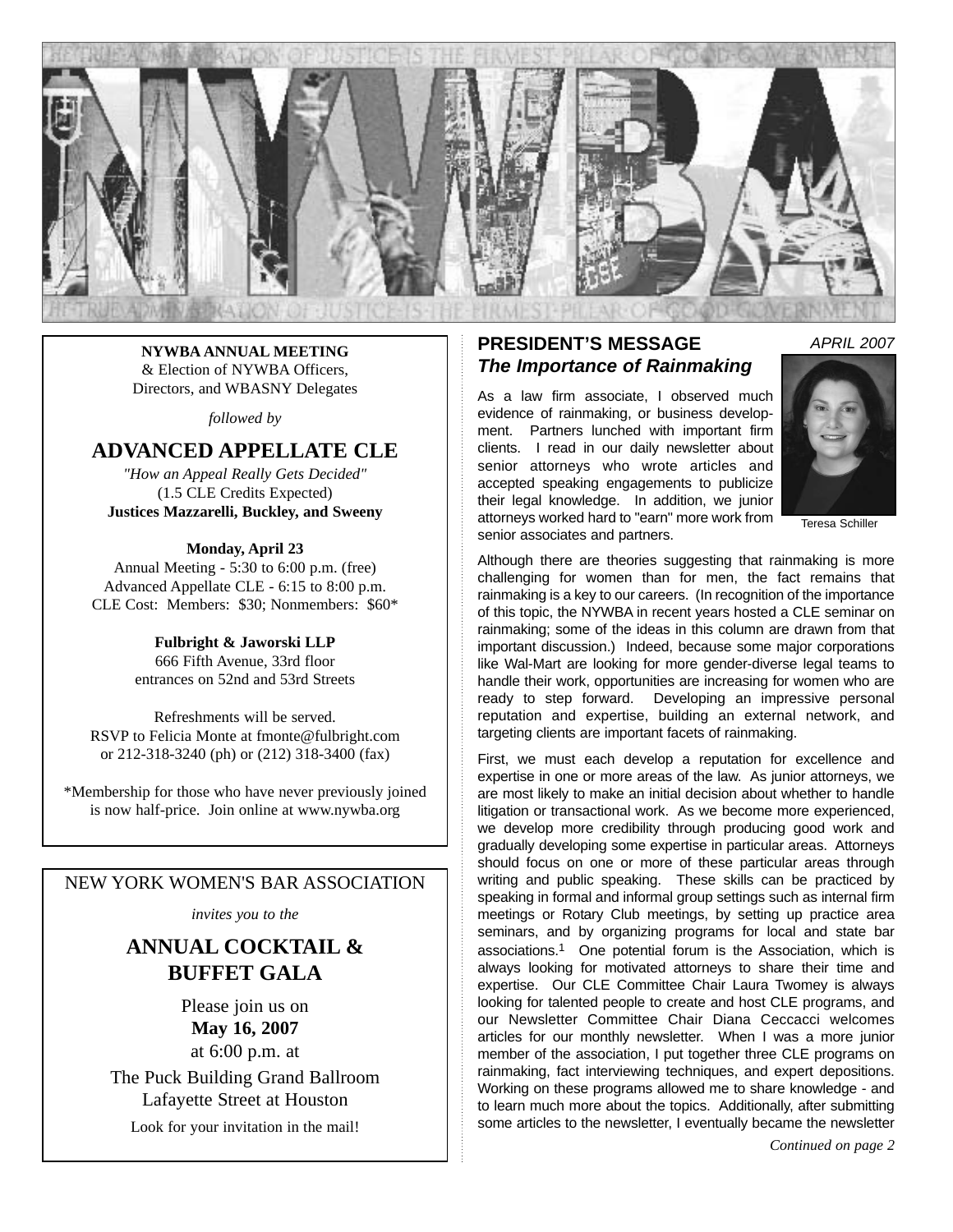## **NYWBA Annual Cocktail and Buffet Gala Scheduled for May 16**

It is with great excitement that the New York Women's Bar Association announces its Annual Cocktail and Buffet Gala, which will be on May 16, at 6:00 p.m. This year, we have moved to an exciting new venue, the Puck Building, on Lafayette Street at Houston, which is close to courts and subways.

We will be enjoying a wonderful evening of sumptuous, abundant, and varied foods, *hors d'oeuvre* style, along with the opportunity to catch up with the many friends who join us each year, as well as new ones. Along with a brief program to install our new officers and directors, including President Lisa A. Sokoloff, we will be honoring the members of our organization who served on the Matrimonial Commission, and who have contributed so much of their time and so much substance to the plight of families undergoing divorce in this state. Susan Bender, Hon. Betty Weinberg Ellerin, and Marcia Goldstein will join us to receive the Joan L. Ellenbogen award.

Additionally, we will honor one of our hardest working (and most modest) board and committee members, Myra L. Freed, whose contributions to the organization on every level make her the ideal recipient of the Doris Hoffman Service Award.

Last, but certainly not least, we will have not only a silent auction with wonderful goods and services, but a live auction as well, during coffee and dessert. Justice Ellerin has left the bench, but she will appear with gavel in hand on May 16 to preside over the festivities.

Please be sure to mark your calendars now for this special event.



New York Women's Bar Association Alternative Dispute Resolution Committee

*presents*

### **"ADVERTISING SELF-REGULATION"**

CLE Seminar (1 Skills Credit)

April 25, 2007, 6:00 to 8:00 p.m. **Loeb & Loeb LLP** 345 Park Avenue (between 51st and 52nd Streets)

RSVP to Annie Ugurlayan at anahide@aol.com (please put "4/25 RSVP" in the subject line)

#### *President's Message continued from page 1*

editor, which was an opportune way to meet new people and to develop my organizational skills.

It is also important to build an external network of colleagues and potential clients. This may involve participation in trade associations, alumni organizations, industry trade groups, bar associations, civic and charitable endeavors, government service, political organizations, and local business organizations.2 The Women's Bar is an organization through which members develop contacts with colleagues, resulting in helpful business referrals. Of course, there are social opportunities in the NYWBA to meet colleagues and in-house counsel, such as our fall membership reception, our winter reception for newly elected and appointed judges, and our spring annual dinner.

Finally, targeting clients -- both externally and internally -- is a factor contributing to rainmaking success. Ideally, attorneys should build a client base which reflects their specific area of concentration.3 Female lawyers may even want to target female clients.4 Once targets become clients, attorneys should check in with them periodically, asking such questions as the following:

> What else can we do for you? Who do you know that our firm might be able to help? How about meeting me for breakfast and giving me an update on the things keeping you up at night? I read about the (anything) issue and wondered if that was something that concerns you. I know it's your birthday; I called to see if I could buy you lunch to celebrate.5

Internally, attorneys can develop business with people in their own practice area, across departmental and practice groups, and across offices. Sometimes, versions of the questions above can be useful internally. Why not ask your boss if there is any other way that you can help? Why not let the practice leader know that you have been reading up on a particular issue that would be of interest to others in the department and to external clients as well? Why not invite a colleague to a Women's Bar event to get to know her better and to make some new contacts together?

Although rainmaking is not the only interest of a successful lawyer, it is a significant factor. Attorneys who develop their own business have more control over their practices and have a greater ability to generate rewards and recognition. I hope that the NYWBA is able to help you achieve your rainmaking objectives. Please explore our association, and find ways to make it work for you.

Jeresa Schiller

1. *See* Steven C. Bennett, *A Plan for Getting Future Business*, N.Y.L.J., Apr. 7, 2000, at 24; Mindy G. Farber, *Women as Rainmakers - A Personal Perspective*, 20 NO. 5 LAW PRAC. MGMT. 27 (1994).

2. See Susan Saltonstall Duncan, *Successful Selling of Legal Services Relies Not on Aggressive Sales Pitches, But Rather on Understanding a Client's Needs*, LEGAL *Continued on page 3*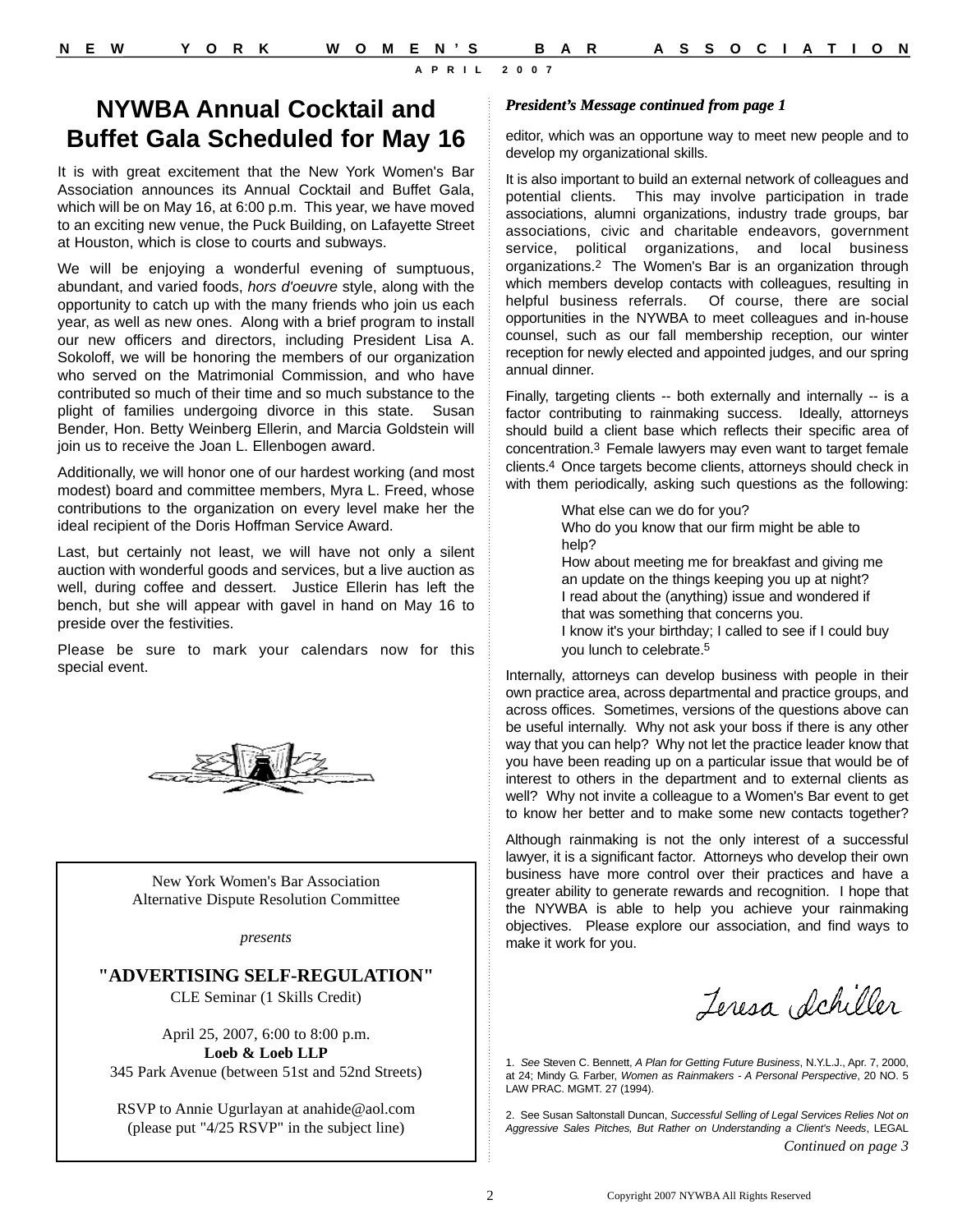# **VP Douglas Wins WBASNY Award**

NYWBA Vice President Jo Ann Douglas will be presented with WBASNY's Stephanie E. Kupferman Juvenile Justice Award at the WBASNY Convention in Puerto Rico in May.

The statewide WBASNY Awards Committee recently selected Jo Ann to receive the award because of her extraordinary accomplishments on behalf of children and on behalf of the practitioners who serve in the important role of law guardian ("attorneys for the children"). Jo Ann has represented children in contentious divorce proceedings, including in some of the most high-profile cases imaginable and in equally compelling (but often neglected) cases involving children of the poor. She has also personally trained hundreds of attorneys in the rules, techniques, and art of this unique practice area, and she has published thousands of pages of training materials over the years. Jo Ann has written extensively on the obligations of law guardians and the rights of children in the New York Law Journal, and her materials are used in a course book at a law school in Boston. She has become one of New York's distinguished authorities on the many facets of representing children in divorce proceedings.

As a result of Jo Ann's personal involvement, the Appellate Division, First Department selected the NYWBA to be the exclusive provider of training for law guardians who want to be certified in the First Department. Jo Ann oversaw every aspect of the development of the very successful and sophisticated training program, which was attended by over one hundred participants. The feedback from the program was amazing, and attorneys who heard about the program were clamoring to get the training by videotape.

Thanks go to Elizabeth A. Bryson, Myra Freed, and Teresa Schiller for helping to prepare the award nomination materials, and to Amy Saltzman for representing the NYWBA so well in the WBASNY Awards Committee discussions.

We hope that you will join us in Puerto Rico to cheer on Jo Ann as she receives this prestigious award!

### *President's Message continued from page 2*

TIMES, June 30, 1997, at S66; Felice C. Wagner, *Rainmaking Secrets: A Bankruptcy Partner at Arent Fox Shares Her Successful Techniques for Bringing in New Business*, LEGAL TIMES, Mar. 4, 2002, at 20.

3. Elizabeth Erny Foote, Susie Morgan & Elizabeth H. Ryan, *Women Rainmakers: When It Rains, It Pours*, 45 LA. B.J. 422, 425 (1998).

4. Mary Flood, *End of Litigation Boom Will Test Women Lawyers*, THE WALL STREET JOURNAL ONLINE, June 17, 1998, http://online.wsj.com/PA2VJBNA4R/ article\_print/SB898017923742097000.html; Margaret A. Jacobs, *"New Girl" Network is Boon for Women Lawyers,* THE WALL STREET JOURNAL ONLINE, Mar. 3, 1997, http://online.wsj.com/PA2VJBNA4R/article\_print/SB857437333528817000.html.

5. Tom Collins, *The 10 to 15 Minute Rainmaking Plan*, Oct. 2, 2006, http://www.morepartnerincome.com/blog/\_archives/2006/10/2/2379565.html.

# **NOTES ON MEMBERS**

*Has something noteworthy happened to you or another member? Send us your news at newsletter@nywba.org.*

Congratulations to NYWBA Board Member **Amy Halpert** and her husband Philipp who are the proud new parents of Oscar Edwin and Ella Kay, born on February 2, 2007!





We make the clothes for high achievers.



Ready-to-Wear and Made-to-Order

www.daralamb.com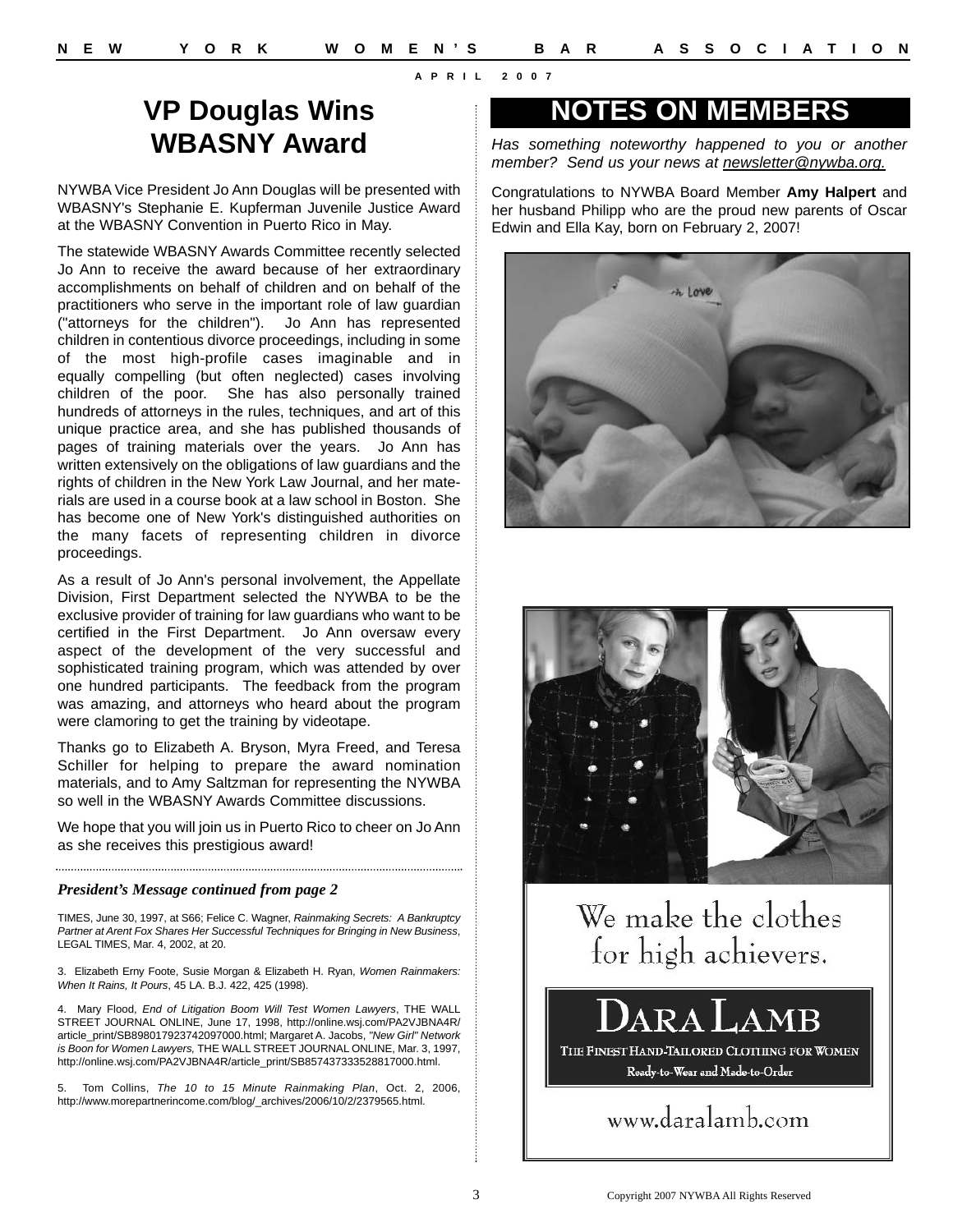# **Second Annual Women's History Month Event Honors Justice Phyllis Gangel-Jacob**

The NYWBA hosted its second annual Women's History Month event at Commerce Bank on February 27, 2007. At the event, Justice Phyllis Gangel-Jacob (ret.) was honored for her many years of service to the Women's Bar and as a member of the judiciary. The event was attended by more than one hundred people, including members, prospective members who recently graduated from law school, and supporters of Justice Gangel-Jacob. Thanks go to Event Co-Chairs Sylvia Di Pietro, Kelly O'Neill Levy, and Myra Freed for their efforts in coordinating the event.

President Teresa Schiller introduced Justice Gangel-Jacob to the audience. Teresa observed that Justice Gangel-Jacob had proven to be a valuable member of the NYWBA Board because of her thoughtfulness and mindfulness of the best interests of the Association and its members. Teresa stated that she also found the judge to be thoughtful and fair on the bench, having litigated in front of her.

Justice Gangel-Jacob made witty and sincere remarks to the attendees. She thanked prominent women leaders who had turned out for the event, including Hon. Geraldine Ferraro, Justice Betty Weinberg Ellerin, Justice Angela Mazzarelli, and Justice Jacqueline Silbermann. Also present were Justice Gangel-Jacob's colleagues from the Appellate Term: Hon. William Davis, Hon. Sherry Klein Heitler, and Chief Court Attorney Suzanna Rojas. She reflected on the importance of women's history to women of the past, present, and future, and she paid respect to the late Family Court Judge Jane M.

Bolin, who was the first African American woman graduated from Yale Law School and the first African American woman appointed to the bench. She talked about the women in her family, including her mother and granddaughter who were both named "Lily." Looking ahead to when her granddaughter reaches adulthood, she speculated about whether women would have as many rights regarding their personal freedoms, and she expressed fear that they might actually lose ground. She also honored the contributions made by the men in her life, thanking her husband, Professor Bernard Jacob, and her father, who advised her early on to "forget about the money and go where the action is."

Event Co-Chairs Sylvia Di Pietro and Kelly O'Neill Levy presented Justice Gangel-Jacob with a gracious letter from Mayor Michael Bloomberg and a proclamation from Manhattan Borough President Scott Stringer. Sylvia read the letter to the crowd, and Kelly, a court attorney, related some of the positive experiences she had had with the judge, a member of her "courthouse family."

Commerce Bank representatives Phyllis Marino, Susan Petree, and Jamie Triplett were the gracious hosts of the event at the bank's Madison Avenue (at 42nd Street) location. The space was beautiful, and the bank provided delicious *hors d'oeuvres* and drinks. The bank also provided elegant printed invitations for the event. The NYWBA is grateful to Commerce Bank for its support.

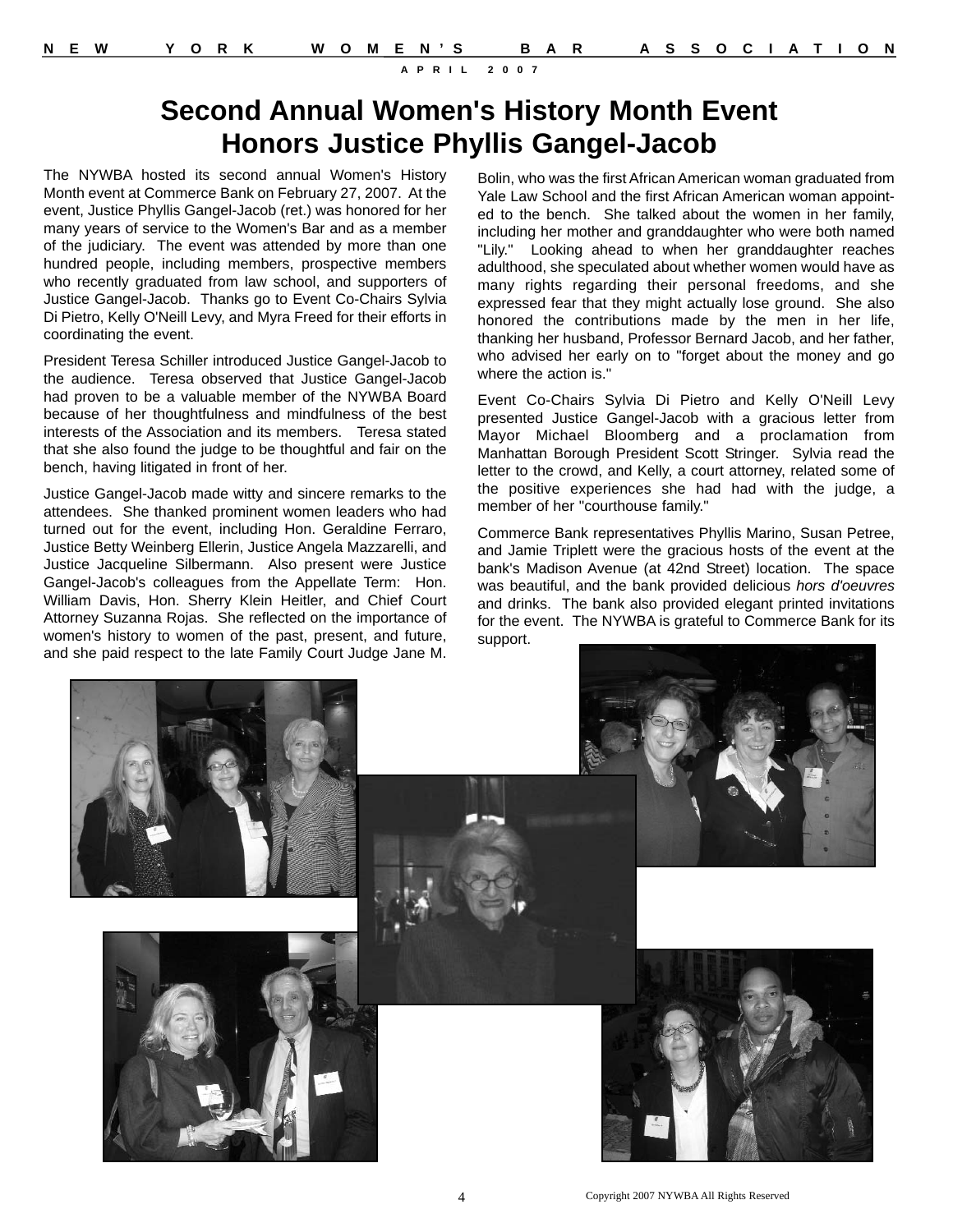| $O$ N<br>N<br>WOME |
|--------------------|
|--------------------|

# **NOTICE OF ELECTIONS & PROPOSED BY-LAW AMENDMENTS**

Elections will be held at the **Annual Membership Meeting** on **April 23, 2007** at **5:30 p.m.** at Fulbright and Jaworski LLP, 666 Fifth Ave. (52nd & 53rd Streets). Members in good standing whose dues were received by January 31, 2007 will be entitled to vote. Candidates have been nominated for the following positions & terms:

### **NYWBA OFFICERS** (2007-2008)

President: Lisa A. Sokoloff Recording Secretary: Donna M. Praiss Corresponding Secretary: Kelly O'Neill Levy

Vice Presidents: Jo Ann Douglas, Lisa A. Bauer, Sylvia E. Di Pietro Treasurer: Gretchen Beall Schumann

### **NYWBA BOARD OF DIRECTORS**

Class of 2007-2010 Class of 2006-2009 Class of 2005-2008 Catherine M. Foti Amy Saltzman Kay Marmorek\* Bonnie R. Cohen-Gallet\*

Randi S. Isaacs Andrea Vacca (\*Nominees to fill unexpired terms)

#### **NYWBA DELEGATES TO SERVE AS DIRECTORS OF THE WOMEN'S BAR ASSOCIATION OF THE STATE OF NEW YORK (2007-2008)**

| Lisa Bauer          | Bonnie R. Cohen-Gallet      | Christina Kallas |
|---------------------|-----------------------------|------------------|
| Jane Bevans         | Jo Ann Douglas              | Marjorie Martin  |
| Elizabeth A. Bryson | Hon. Betty Weinberg Ellerin | Amy Saltzman     |

### **NYWBA NOMINATIONS COMMITTEE (CLASS OF 2006-08)**

Cassandra Porter

Myra L. Freed Teresa Schiller

Elizabeth A. Bryson Janet I. Cord Myra L. Freed Teresa Schiller

### **OFFICERS OF THE WOMEN'S BAR ASSOCIATION OF THE STATE OF NEW YORK**

Under WBASNY's By-laws, President-elect Maria Cortese will automatically be installed as President at the Installation Dinner at the Annual Convention on Saturday, June 2, 2007. The WBASNY Committee on Nominations proposes the following candidates to serve during the 2007-2008 term (listed by office, name and WBASNY chapter):

| President-elect:         | Gail M Boggio (Westchester)                             |  |
|--------------------------|---------------------------------------------------------|--|
| Vice Presidents:         | Deborah Weisman Estis (Orange-Sullivan),                |  |
|                          | Jody Fay (Westchester), Cynthia L. Schrock (Adirondack) |  |
| Treasurer:               | Karen Richardson (Western New York)                     |  |
| Recording Secretary:     | Teresa Schiller (New York)                              |  |
| Corresponding Secretary: | Robin Abramowitz (Suffolk)                              |  |

### **PROPOSED AMENDMENTS TO THE NYWBA BY-LAWS**

The Association's By-Laws may be amended by a two-thirds vote of the members in good standing. At the Annual Meeting, members will vote on whether to adopt the following amendments to the By-Laws proposed by the Board of Directors. (Text additions are underlined, and deletions are stricken through.)

*Article XII, Section 3* - "All contracts for (a) the purchase or lease of building space, (b) the purchase or lease of equipment or tangible assets in an amount equal to or greater than one thousand five hundred dollars (\$1,500.00\$4,000.00), or (c) employment or consulting services in an amount equal to or greater than one thousand five hundred dollars (\$1,500.00), shall be approved by a majority of the Board of Directors."

Article XVII, Section 3 - "... The report of the [Nominations] Committee shall be forwarded to the Corresponding Secretary not less than seventy-five (75) sixty (60) days prior to the annual meeting to the Corresponding Secretary, and she who shall ensure that a copy of such report shall be included in the Association's February Newsletter or such other communication providing written notice advising the membership of the date of the stated meeting in February."

*Article V, Section I* - "The Corresponding Secretary ... shall give written notice of meetings of the Association and of the Board of Directors.... The Corresponding Secretary shall also give written notice to the membership of the annual meeting of the Association not later than sixty (60) thirty (30) days prior to such the annual meeting of the Association as required by Section 3 of Article XVII and the provisions of Section 10 of Article XVII of these By-Laws. Such notice may be included in the Association's February Newsletter or such other communication providing written notice advising the membership of the date of the stated meeting in February."